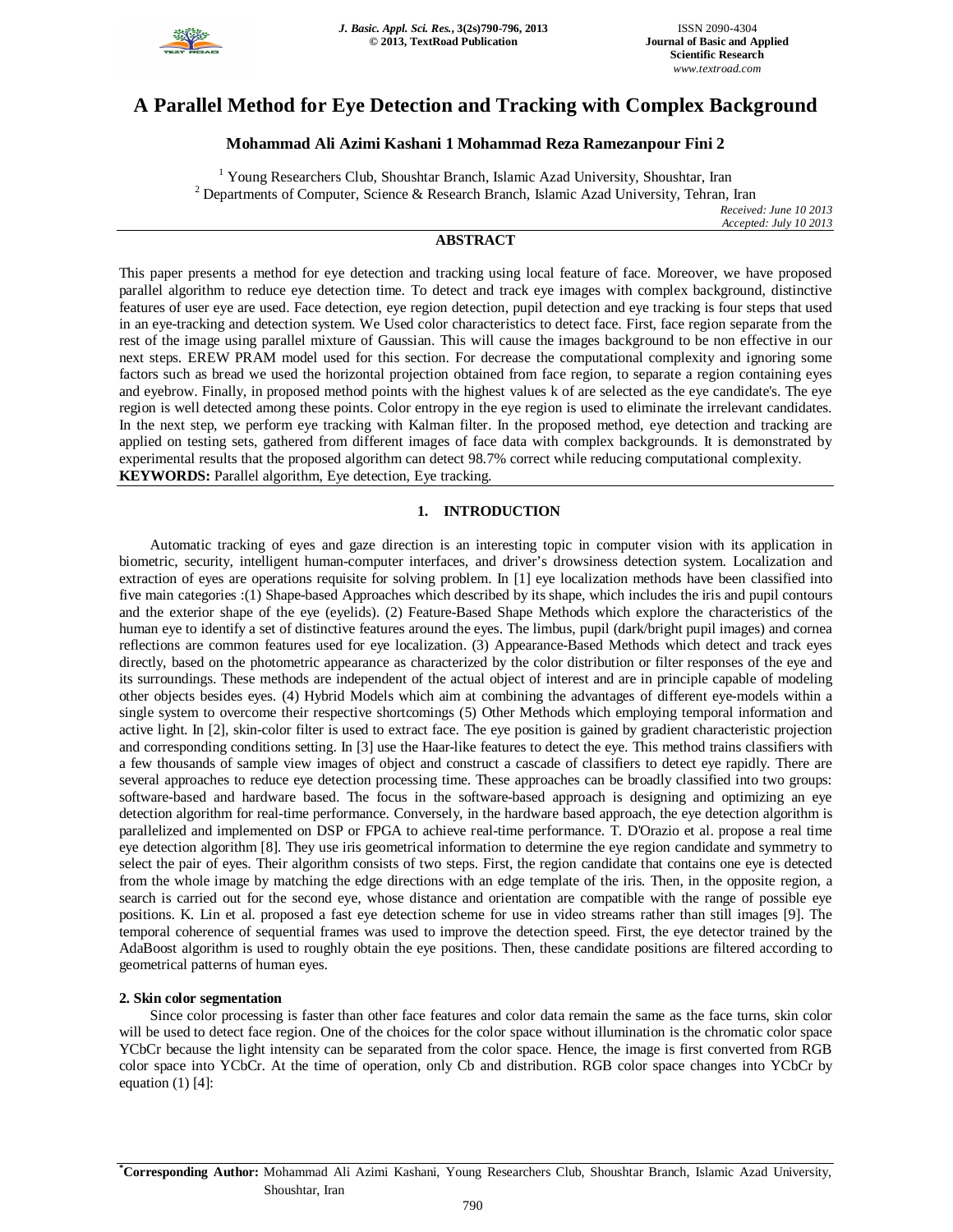$$
\begin{cases}\nY = 0.299R - 0.587G - 0.114B \\
Cb = R - Y \\
Cr = B - Y\n\end{cases}
$$
\n(1)

# **2.1. Skin color Model Construction**

**2.1.1. Flush Simple Gaussian Model**

A likelihood function could be defined based on the skin color model. This function can determine which skin region a pixel belongs to. Skin color distribution may be reconstructed in YCBCR color space through a normal (Gaussian) distribution with  $\sum$  and  $\mu$  parameters. The multi variable normal distribution of incidental D-dimensional vector  $x$  is defined as equation (2):

$$
N(x, \mu, \Sigma) = \frac{1}{(2\Pi)^{\frac{D}{2}} |\Sigma|^{\frac{1}{2}}} \exp\left[-\frac{1}{2}(x - \mu)^{T} \Sigma^{-1} (x - \mu)\right]^{(2)}
$$

Where  $\mu$  denotes the mean (average) vector and  $\sum$  stands for the covariance matrix of vector *x*. The model parameters are obtained from the instructional data according to equation (3):

$$
\mu = \frac{1}{n} \sum_{i=1}^{n} c_i
$$
\n
$$
\Sigma = \frac{1}{n-1} \sum_{i=1}^{n} (c_i - \mu)(c_i - \mu)^T
$$
\n(3)

The Mahalanobis distance from the color vector C to vector  $\mu$  and the measured covariance  $\sum$  denote the belonging of pixel C to the skin color.

#### **2.2. Gaussian Mixture Model**

The simple Gaussian model works well in detecting features and distinguishing between different clusters. However, severe calculation errors may occur in this model when the respective components do not vary evenly compared to the mean. Generally stated, Gaussian mixture model is a good approximation of phenomena with natural distribution. In this model, some Gaussian functions are used to model skin color [5]. Gaussian mixture which equals total weight  $\mu$  is part of Gaussian distribution. The possibility of) the feature vector  $x$  to  $\lambda_i$  model is calculated through equation (4).

$$
f(x | \lambda_i) = \sum_{i=1}^{M} p_i g_i(x) \tag{4}
$$

 $g_i(x)$  Denotes the possibility of observing vector x. This observation results from the *i* th mixture, and  $p_i$  is th weight of the *i* th mixture. Generally, each of the mean vector  $(\mu_i)$ , covariance matrix  $(\Sigma_i)$  and the mixture weight  $(p_i)$  equation (5). Each of the above parameters represents a skin color.

$$
\text{noncommutance}\ \lambda_i = (\mu_i, \Sigma_i, p_i) \tag{5}
$$

In fig.1 we are proposed details of parallel face detection.



Fig. 1. Proposed algorithm for face detection.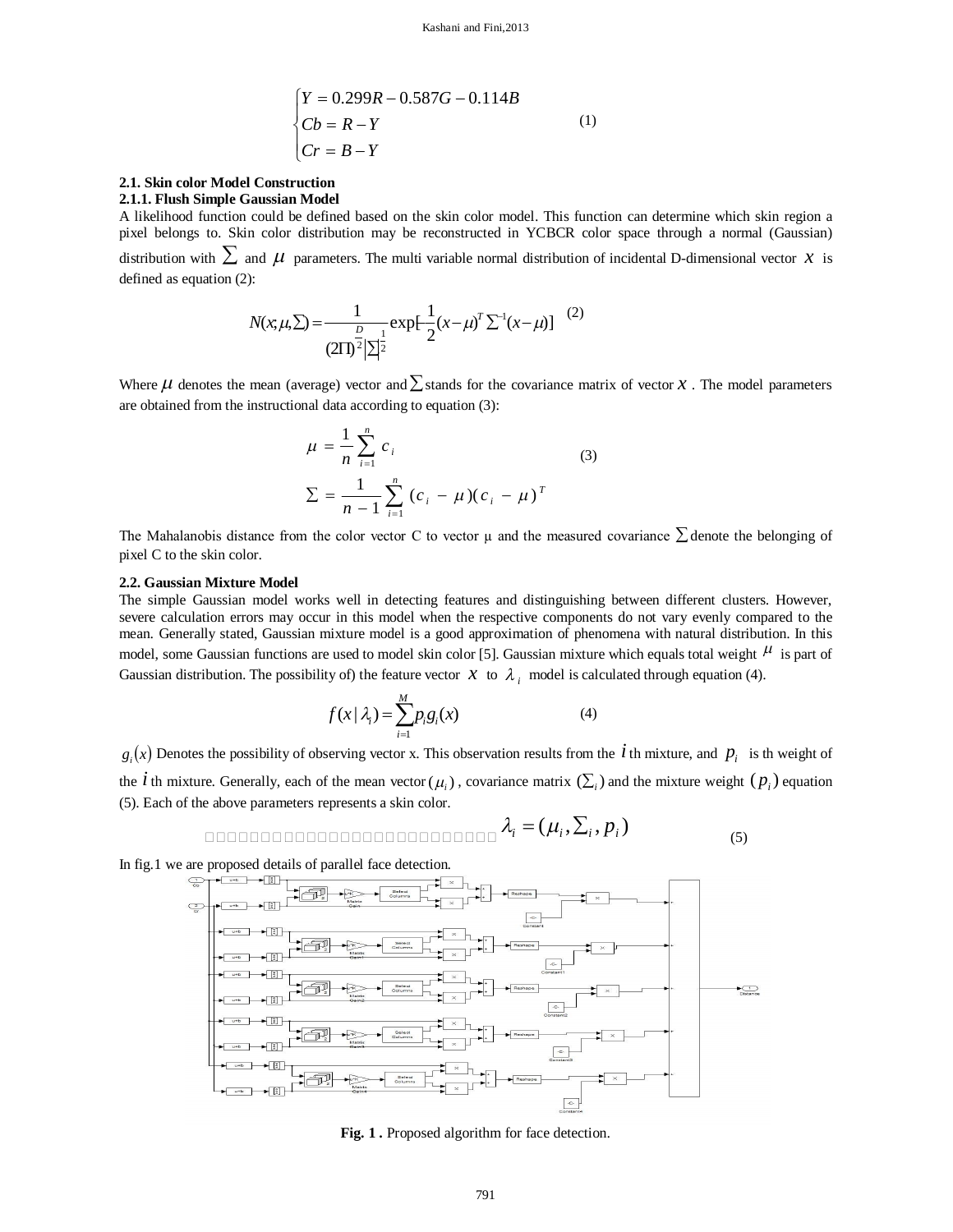## **3. Proposed method**

In the proposed method, color information in YCBCR environment and Gaussian mixture model has been used. Since the region above the eyebrows and below the eyes is brighter, the eye region is cropped. This region, which starts above the eyebrows and extends to the region below the eyelids, includes two eyebrows, two eyes, and their characteristic parts like eyelids and eye corners. Applying Harris method, we roughly locate the pupil. Having identified the pupil in the initial frame, we detect the eye region by Kalman filtering. Fig.2 illustrates the proposed method. Since computation of this formula on every single pixel is independent of each other, it can be parallelized as follows. The master processors are responsible for dividing the image into p portions and send each portion to the corresponding Slave processor. Considering p processors, n/p rows of an image can be assigned to one processor.

#### **3.1. Extracting Eye Region**

One of the main face regions with a lot of feature is the eye region. Starting above the eyebrows and extending below the eyelids, this region incorporates two eyebrows, two eyes, and their characteristic parts like eyelids and eye corners. To obtain the eye region, the face region is cropped out of the image and then the horizontal projection of the face is worked out.



**Fig. 2.** Proposed algorithm for eye detection and tracking.

The horizontal projection for an image of *NRows NColumns* is a sum of pixel intensities in each line. Equation (6)

$$
vp = \{vp_x | 1 \le x \le N_{Rows} \}
$$
  

$$
vp_x = \sum_{y=1}^{N_{Columns}} f(x, y)
$$
 (6)

Fig.3 is an image of the face along with its horizontal projection. As observed in this figure, the uppermost valley since the region above the eyebrows and below the eyes is brighter, the eye region is cropped. This region, which starts above the eyebrows and extends to the region below the eyelids, includes two eyebrows, two eyes, and their characteristic parts like eyelids and eye corners. Applying Harris method, we roughly locate the pupil. Having identified the pupil in the initial frame, we detect the eye region by Kalman filtering. Fig.2 illustrates the proposed method.

#### **3.2. Eye detection algorithm**

In this stage, eye candidates are extracted through the following procedure: First, the values of A, B, C are identified through equation (7).

$$
A = (I_x)^2, B = (I_y)^2, C = (I_x I_y) \tag{7}
$$

Where  $I_x$ ,  $I_y$  denote the image gradients in *x*, *y* directions, respectively.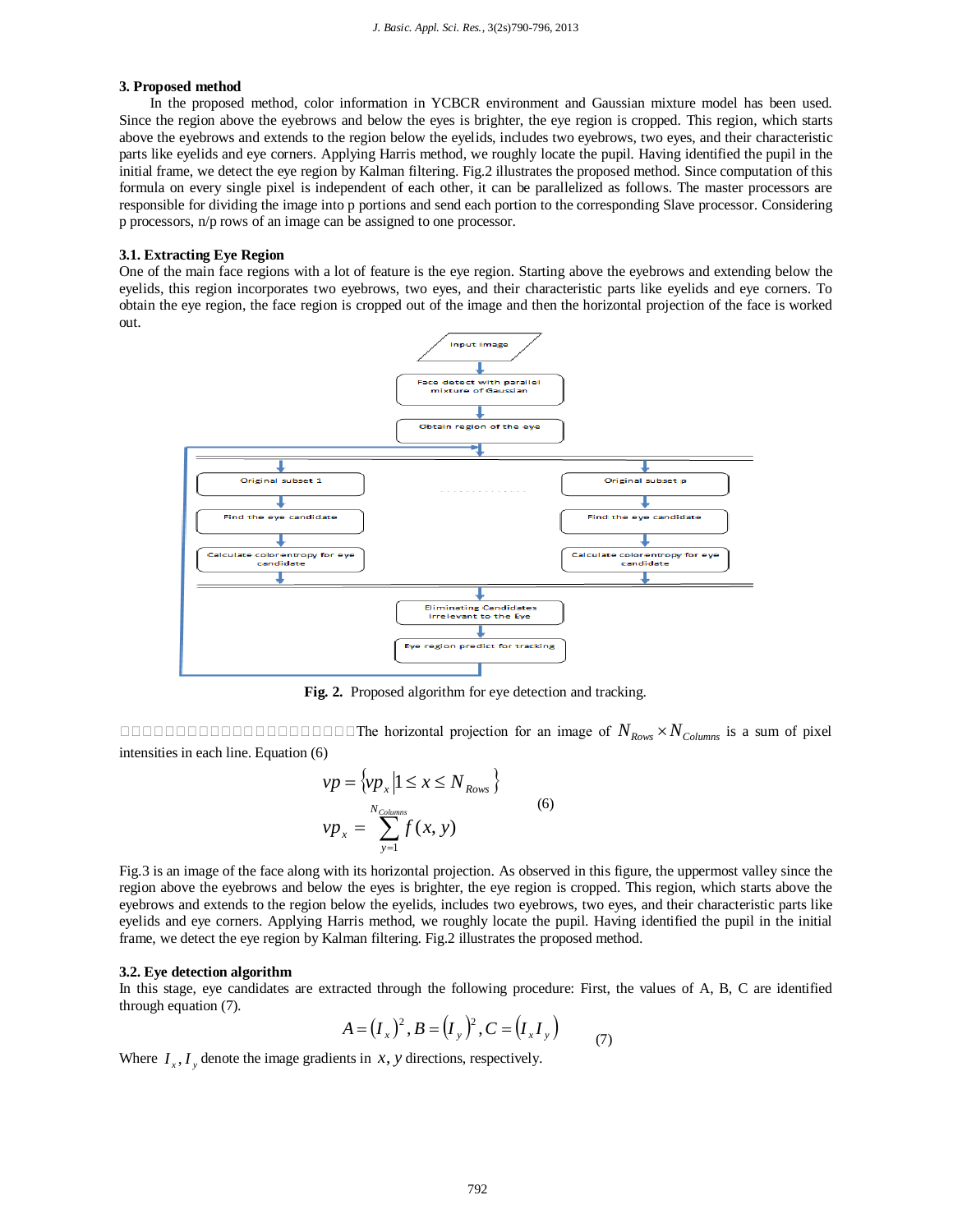

**Fig. 3.** Horizontal projection of face: the horizontal axis illustrates the total pixels of each line of the face and the vertical axis the number of each line



**Fig. 4.** Extraction of the eye region obtained from the horizontal projection of the face

Then R is obtained from equation  $(8)$ :

$$
R = De(M) - KT\hat{r}(M)
$$
  
Tr= $\alpha + \beta = A + B, De(M) = \alpha\beta = AB - C^2$  (8)

The points with the highest values of R in the specified region are selected as the eye candidate's. In the next stage, the eye region is well detected among these points. Color entropy in the eye region is used to eliminate the irrelevant candidates.

#### **3.3. Eliminating Candidates Irrelevant to the Eye**

The image of eye has a lot of features. Variations in lightness levels and the form of eye component complicate the detection of these features. One factor useful for locating the eye is the irregular variations in lightness levels of sclera (eye's white area). The blood vessels in this area contribute to this entropy on the surface of the sclera. To ensure correct detection of pupil, some points with the highest values of r are specified. These points are considered as the pupil candidates. To eliminate the candidates irrelevant to the pupil, color entropy [6] is considered for each candidate, and color entropy is calculated. The probability of entropy is obtained from equation (9).

$$
H(S) = -\sum_{i=1}^{n} p(x_i) \log_2 \frac{p(x_i)}{2}
$$
 (9)

Where  $p(x_i)$  denotes the probability of pixel  $x_i$ , and *n* stands for the number of pixels in each section. The probability function of each pixel,  $p(x_i)$ , is the frequency of the pixel color intensity in the selected area divided by the total frequency of pixels. Two regions with the highest entropy in the eye's candidate are decided as the area including the pupil. The center of these areas is regarded as the center of the pupil.fig.5.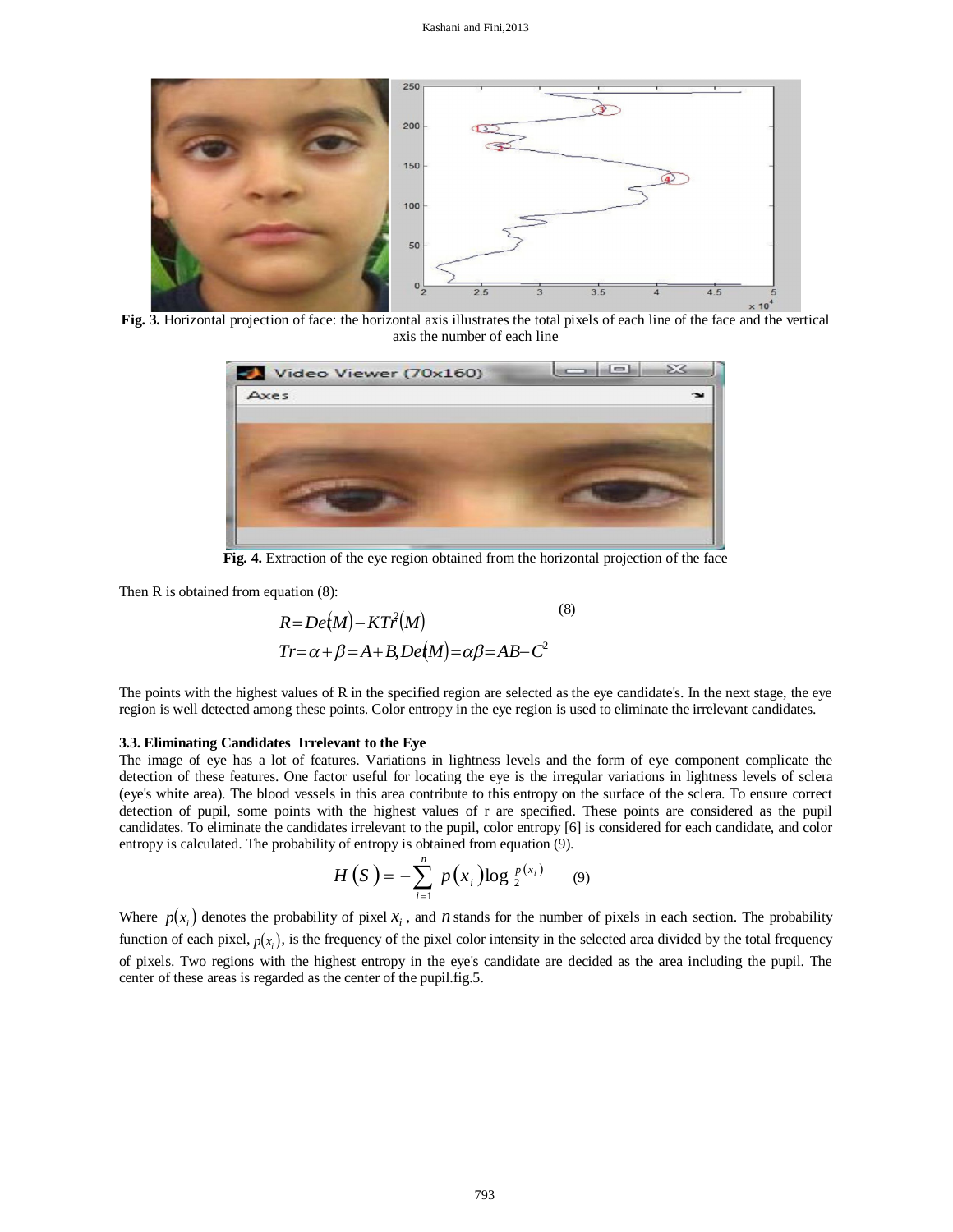

**Fig. 5.** Identifying the pupil by the proposed method

# **3.4. Eye tracking**

In most application, eye tracking or face tracking follows eye detection. To cover head movement, the eye itself is not tracked. Rather, part of the face including two eyes is tracked. Among the method available, Kalman filtering is faster and computationally less intricate, and therefore will be used for detecting the eye region. Kalman filter [7] predicts the next time state vector based on the movement information in the previous stages. For detection, the state vector is considered  $X = (x, y, v_x, v_y)$ . *x*, *y* Are the coordinates of the center of the region including the eye,  $v_x, v_y$  the coordinate difference of the center of the eye region lies in two successive frames. Kalman filter estimates the state vector at  $t + 1$  from the time state vector  $t$ . Equation (10).

$$
X_{t+1} = \Phi X_t \tag{10}
$$

 $Z_{t+1} = H \, X_{t+1}$  (11)

The observation vector is supposed as  $z = (x, y)$ . The equation (11) relating the state vector and observation vector is:

Where 
$$
\Phi
$$
 Matrix is as follows:

I I I I J I L  $=$ 0 0 0 1 0 0 1 0 0 1 0 1 1 0 1 0 Φ

*H* Is the matrix that connects *X*, *Z* vectors and is defined as:

$$
H = \begin{bmatrix} 1 & 0 & 0 & 0 \\ 0 & 1 & 0 & 0 \end{bmatrix}
$$

The proposed method will be put into practice in a region selected based on the estimated observation matrix  $(Z_{t+1})$ . This narrows the operational domain and requires fewer calculations. After the exact coordinates of the region including the eye have been obtained, the new state vector is derived from equation (12) using the derived state vector. Kalman filtering corrects its parameters for estimation in the following stages.

$$
x_{t+1} = x_{t+1}^{-1} + k_{t+1} \left( z_{t+1} - H x_{t+1}^{-1} \right)
$$
 (12)

In this equation  $x_{t+1}^{-1}$  is the estimated state vector, and  $k_{t+1}$  represents the gain matrix, which is derived from equation (13)

$$
k_{t+1} = \frac{\sum_{t+1}^{-1} H^T}{H \sum_{t+1}^{-1} H^T}
$$
 (13)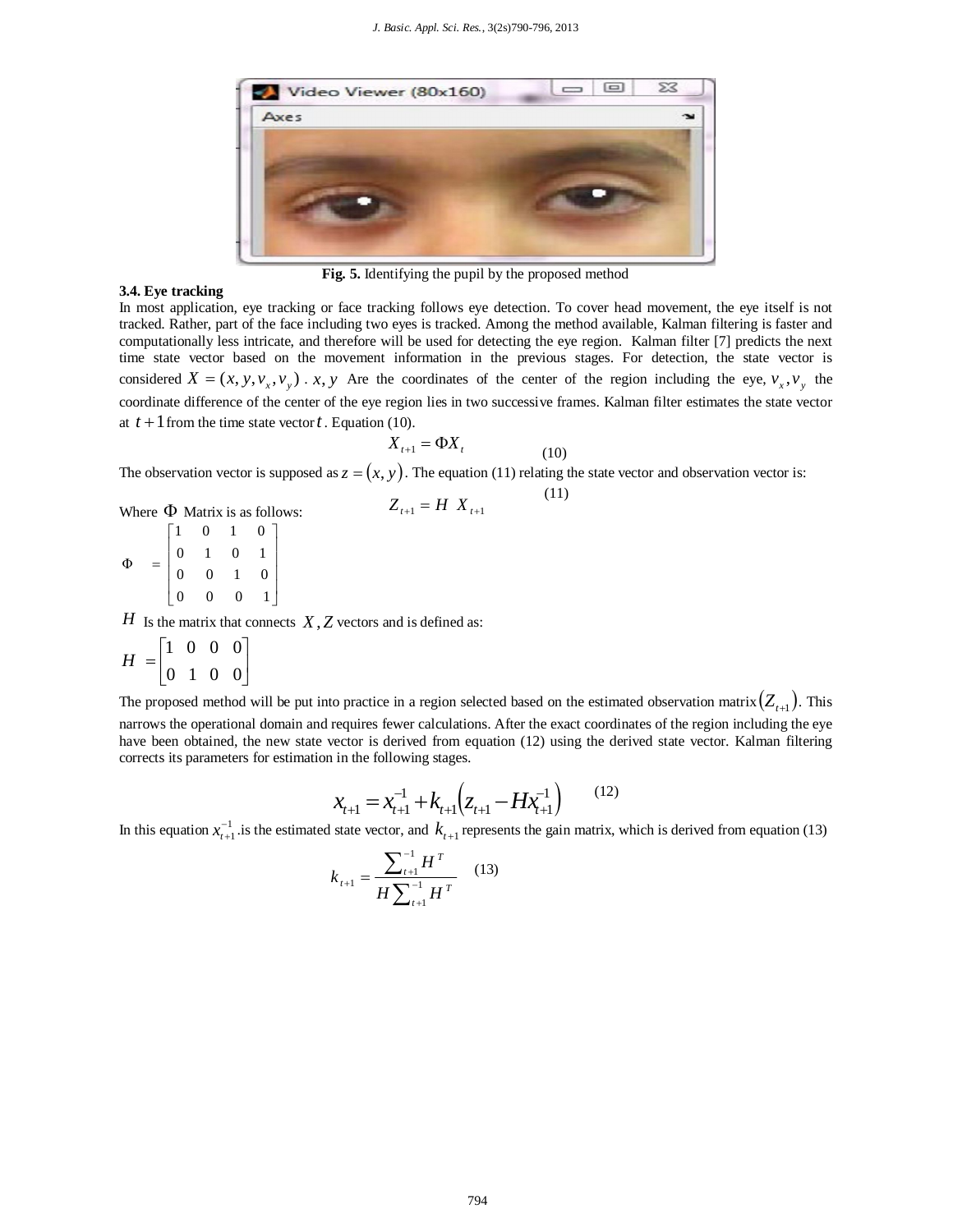

**Fig. 6.** Implementation of Kalman filter algorithm

# **4. Observation**

In this section the experimental results obtained on a large number of images are shown. The images taken from Banka database. No constraints have been imposed on the background. Fig.7 shows the result of eye tracking by using Kalman filter and pupil detection in different frames. In fig.8 and fig.10 some results of correct detection are shown, in particular fig.9 shown the eye detection on image of people wearing glasses.



**Fig,7.** Pupil detection

| $\circ$          | 10          | 20                   | 30                | 40                |
|------------------|-------------|----------------------|-------------------|-------------------|
| œ<br>os.         | <b>Sec.</b> | in m<br><b>SCALE</b> | e.<br><b>STAR</b> | <b>STAR</b>       |
| 50               | 60          | 70                   | $\infty$          | 90                |
| æ<br>e si        | ×.          | œ<br>a.              | æ.<br>z.          | æ.<br><b>CELL</b> |
| 100              | 110         | 120                  | 130               | 140               |
| $\bullet$<br>2.5 |             |                      |                   | ٠                 |
| 150              | 160         | 170                  | 180               | 190               |
|                  | - 1         |                      | <br>$\rightarrow$ | e m               |
| 200              | 210         | 220                  | 230               | 240               |
|                  |             |                      |                   | ×.                |
| 250              | 260         | 270                  | 280               | 290               |
|                  | o.          |                      | Es<br>$\sim$      | a.                |

**Fig. 8.** Result of the detection of a person wearing glasses in different frames



**Fig.9.** Some result with people wearing glasses